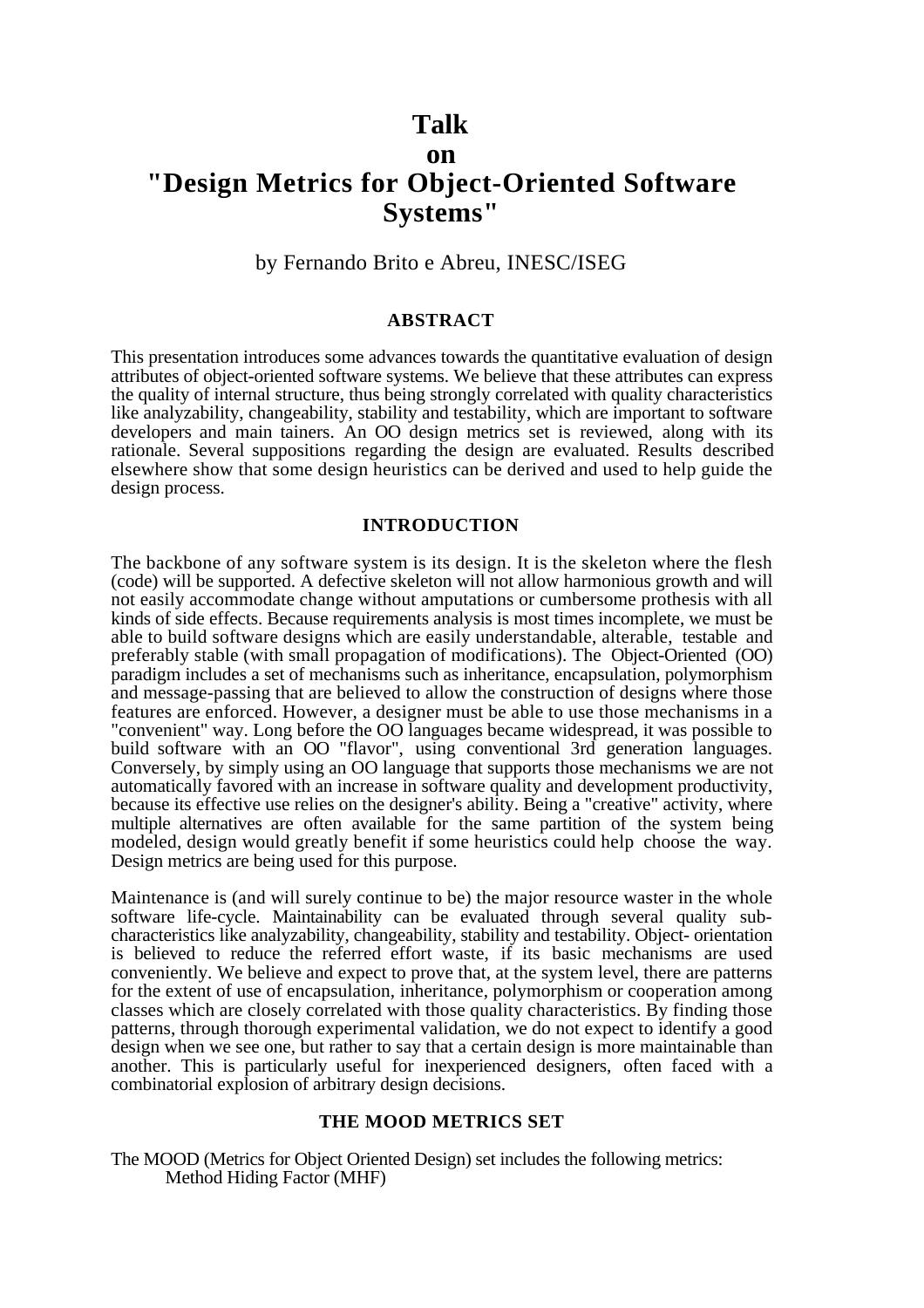Attribute Hiding Factor (AHF) Method Inheritance Factor (MIF) Attribute Inheritance Factor (AIF) Polymorphism Factor (PF) Coupling Factor (CF)

Each of those metrics refers to a basic structural mechanism of the object-oriented paradigm as encapsulation (MHF and AHF), inheritance (MIF and AIF), polymorphism (PF) and message-passing (CF) and are expressed as quotients. The numerator represents the actual use of one of those mechanisms for a given design. The denominator, acting as a normalizer, represents the hypothetical maximum achievable use for the same mechanism on the same design (i.e. considering the same number of classes and inheritance relations). As a consequence, these metrics:

- 1. are expressed as percentages, ranging from 0% (no use) to 100% (maximum use);
- 2. are dimensionless, which avoids the often misleading, subjective or "artificial" units that pervaded the metrics literature with its often "esoteric" flavor.

Being formally defined, the MOOD metrics avoid subjectivity of measurement and thus allow replicability. In other words, different people at different times or places can yield the same values when measuring the same systems. These metrics are also expected to be system size independent. A partial demonstration of this assertion is included below. Size independence allows inter-project comparison, thus fostering cumulative knowledge. The MOOD metrics definitions make no reference to specific language constructs. However, since each language has its own constructs that allow for implementation of OO mechanisms in more or less detail, a binding for relevant languages is needed. Bindings and validation experiments with  $C++$  and Eiffel are currently under way. This ex pected, but yet to be proved, language independence will broaden the applicability of this metric set by allowing comparison of hetero geneous system implementations.

The MOOD metric set enables expression of some recommendations for designers. An Electronic Engineering analogy for representing our design heuristics will be used. Let it be called "the filters metaphor".

Theoretically, a high-pass filter is not expected to affect signal frequencies above a certain value (the cutoff frequency). Below that value, the filter acts as a hindrance for frequency. By analogy, a high-pass heuristic is the one that suggests that there is a lower limit for a given metric. Going below that limit is a hindrance to resulting software quality. For those who do not like thresholds, we may say that the analogy is even more perfect, if we realize that "real" filters do not have them. Indeed their shape is not a step but a curve with a bigger slope at the cutoff zone. Resulting software quality characteristics are also expected to be strongly attenuated (or increased, depending on the direction) as we approach the cutoff values. The reasoning for a band-pass heuristic is similar, except that we have two cutoff zones (a lower and an higher one).

AHF and MHF are a measure of the use of the information hiding concept that is supported by the encapsulation mechanism. Information hiding allows, among other things, to: (i) cope with complexity by looking at complex components such as "black boxes", (ii) reduce "side-effects" provoked by implementation refinement, (iii) support a top-down approach, (iv) test and integrate systems incrementally. For attributes (AHF) we want this mechanism to be used as much as possible. Ideally all attributes would be hidden, thus being only accessed by the corresponding class methods. Very low values for AHF should trigger the designers' attention. The corresponding design heuristic shape is that of a high-pass filter. The number of visible methods is a measure of the class functionality. Increasing the overall functionality will then reduce MHF. However, for implementing that functionality we must adopt a top- down approach, where the abstract interface (visible methods) should only be the tip of the iceberg. In other words, the implementation of the classes interface should be a stepwise decomposition process,